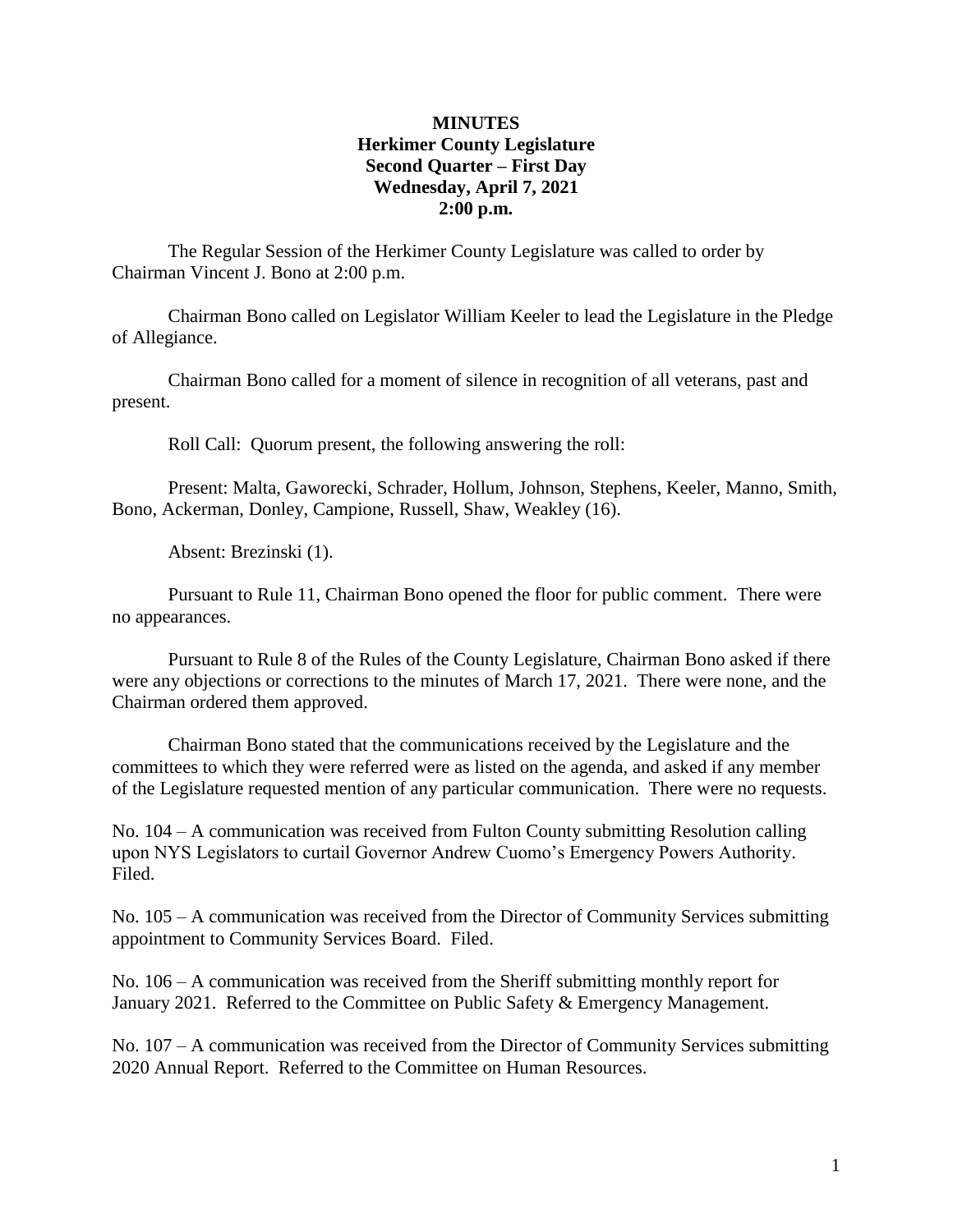No. 108 – A communication was received from the Director of Community Services requesting reimbursement for professional liability insurance to Mental Health Consultant. Referred to the Committee on Human Resources and the Committee on Ways & Means.

No. 109 – A communication was received from the Commissioner of Social Services requesting acceptance of Safe Harbour funding and renewal of contract with Catholic Charities. Referred to the Committee on Human Resources and the Committee on Ways & Means.

No. 110 – A communication was received from the Commissioner of Social Services submitting information for implemented U.S. Department of the Treasury Emergency Rental Assistance Program (ERAP). Referred to the Committee on Human Resources and the Committee on Ways & Means.

No. 111 – A communication was received from the Budget Officer/Purchasing Agent requesting transfer of funds in Emergency Services. Referred to the Committee on Public Safety & Emergency Management and the Committee on Ways & Means.

No. 112 – A communication was received from the GP&L Committee submitting Resolution and requesting Resolution to revise the voting membership of the GP&L Committee. Referred to the Committee on County Planning & Development.

No. 113 – A communication was received from the Budget Officer/Purchasing Agent requesting to amend the 2021 budget in connection with funding in the Public Health Department. Referred to the Committee on Human Resources and the Committee on Ways & Means.

No. 114 – A communication was received from the Budget Officer/Purchasing Agent requesting to amend the 2021 budget in Employment and Training for increased funding. Referred to the Committee on Ways & Means.

No. 115 – A communication was received from the Budget Officer/Purchasing Agent requesting to amend 2021 budget and to create a project for funding in STOP-DWI. Referred to the Committee on Public Safety & Emergency Management and the Committee on Ways & Means.

No. 116 – A communication was received from the Budget Officer/Purchasing Agent requesting transfer of funds for purchase of laptops in DSS. Referred to the Committee on Human Resources and the Committee on Ways & Means.

Pursuant to Rule 6, Chairman Bono then proceeded with Reports of Standing Committees.

"Mr. Johnson": I just want to say we did receive our check the other day. I think all Legislators found out, from the Land Bank for the trailer park, the \$40,000. That is in our possession now."

Chairman Bono: "Very good."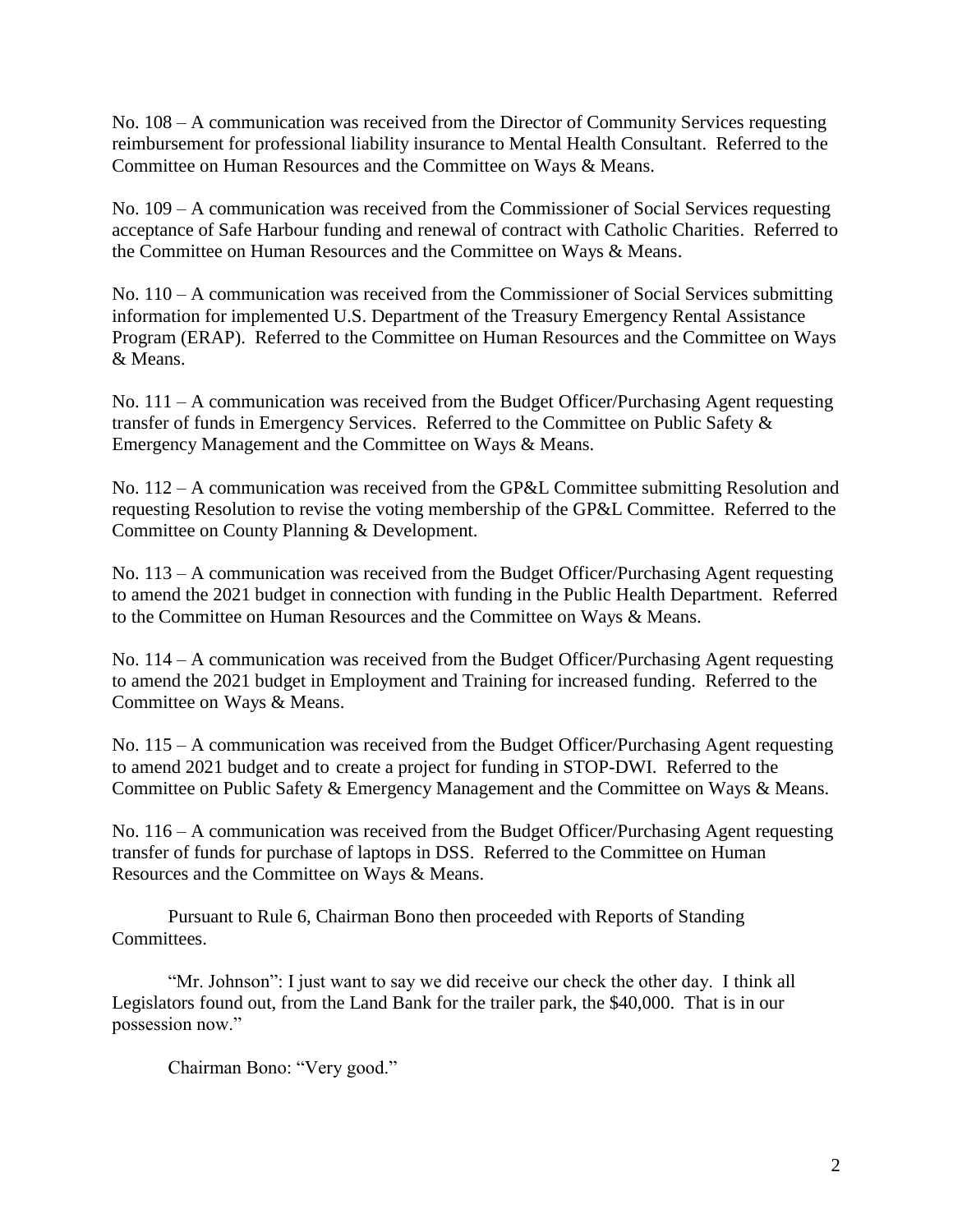The Chairman continued with the Regular Agenda.

On motion of Mr. Ackerman, seconded by Mr. Gaworecki, Report and Resolution No. 85 sponsored by the Committee on Human Resources adopting Annual Report of Herkimer County Mental Health Services was handed up; voted on and adopted by voice vote:

For: Ayes (16). Against: None. Absent: Brezinski (1).

On motion of Mr. Smith, seconded by Mr. Manno, Report and Resolution No. 86 sponsored by the Committee on Human Resources and the Committee on Ways & Means authorizing reimbursement for Professional Liability Insurance to Mental Health Consultant was handed up; voted on and adopted by voice vote:

| Absent: Brezinski (1).<br>For: Ayes $(16)$ .<br>Against: None. |  |  |  |
|----------------------------------------------------------------|--|--|--|
|----------------------------------------------------------------|--|--|--|

On motion of Mr. Schrader, seconded by Mr. Ackerman, Report and Resolution No. 87 sponsored by the Committee on Ways & Means amending budget in connection with increased funding for Trade Adjustment Assistance was handed up; voted on and adopted by voice vote:

For: Ayes (16). Against: None. Absent: Brezinski (1).

On motion of Mr. Stephens, seconded by Mr. Malta, Report and Resolution No. 88 sponsored by the Committee on Public Safety & Emergency Management and the Committee on Ways & Means accepting grant, creating project, and amending budget in connection with receipt of STOP-DWI funding was handed up; voted on and adopted by voice vote:

For: Ayes (16). Against: None. Absent: Brezinski (1).

On motion of Mr. Donley, seconded by Mr. Shaw, Report and Resolution No. 89 sponsored by the Committee on Human Resources and the Committee on Ways & Means authorizing purchase and transferring funds in Department of Social Services was handed up; voted on and adopted by voice vote:

For: Ayes (16). Against: None. Absent: Brezinski (1).

On motion of Mr. Stephens, seconded by Mr. Manno, Report and Resolution No. 90 sponsored by the Committee on Human Resources and the Committee on Ways & Means accepting funding and renewing an agreement in connection with Safe Harbour Grant for Herkimer County Department of Social Services was handed up; voted on and adopted by voice vote:

For: Ayes (16). Against: None. Absent: Brezinski (1).

On motion of Mr. Schrader, seconded by Mr. Shaw, Report and Resolution No. 91 sponsored by the Committee on Human Resources and the Committee on Ways & Means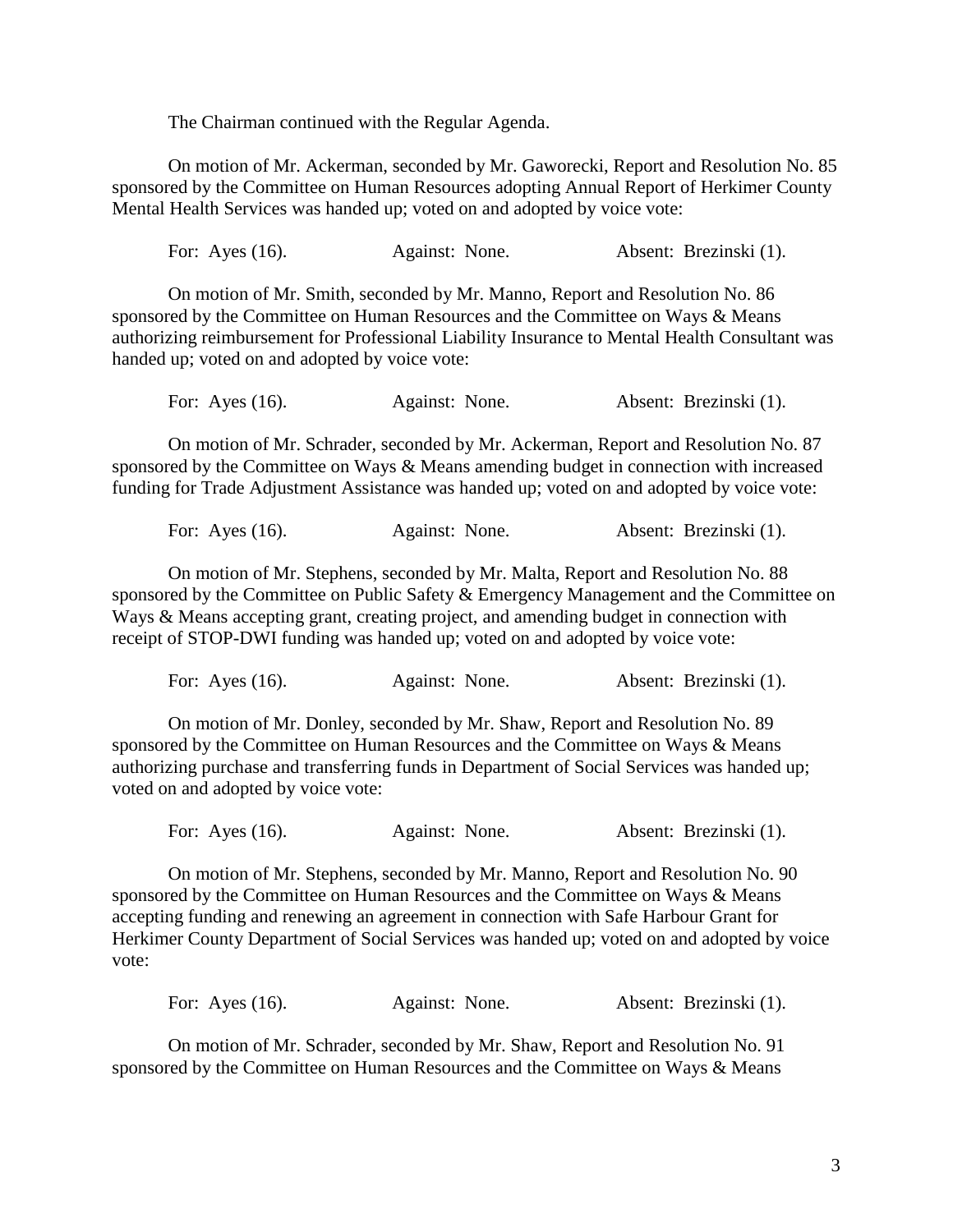authorizing renewal of contract with New York State Department of Health for Immunization Action Plan and amending budget was handed up; voted on and adopted by voice vote:

For: Ayes (16). Against: None. Absent: Brezinski (1).

On motion of Mr. Stephens, seconded by Mr. Campione, Report and Resolution No. 92 sponsored by the Committee on Public Safety & Emergency Management and the Committee on Ways & Means authorizing e-signature for grant in Emergency Services was handed up; voted on and adopted by voice vote:

For: Ayes (16). Against: None. Absent: Brezinski (1).

On motion of Mr. Gaworecki, seconded by Mr. Smith, Resolution No. 93 sponsored by the Committee on County Planning & Development concerning representation on Governmental Policy and Liaison Committee was handed up; voted on and adopted by voice vote:

For: Ayes (16). Against: None. Absent: Brezinski (1).

On motion of Mr. Campione, seconded by Mr. Keeler, Resolution No. 94 sponsored by the Committee on Natural Resources setting Public Hearing on annual thirty-day period for 2021 for inclusion of viable agricultural land within a certified agricultural district was handed up; voted on and adopted by voice vote:

For: Ayes (16). Against: None. Absent: Brezinski (1).

Chairman Bono stated that pursuant to Rule 6(12) they would proceed with comments by Legislators.

Mr. Stephens: "Just for everybody's information, HCCC, you are now able to attend their sports games and events so if you would like to go up there and support those folks, go right ahead. I've been to a couple of softball games and they would like your support."

Chairman Bono: "Absolutely, we are getting back to some sense of normalcy."

Mr. Donley: "I questioned before… I just want to make sure it is clear… so for the schools for the orders of quarantine, that comes directly from our Public Health Director?"

Chairman Bono: "She has say in it, yes. She confers with the school districts, the Superintendent and they put together a plan. You're talking about the actual… if somebody gets exposed… yeah that is directly with Christina."

Mr. Donley: "So I mean she basically goes off of the school, whatever they tell her, that's who she is going to quarantine, right?"

Mr. Wallace: "Just to add a little bit, we are in a high contaminant area still so if one kid in the classroom has it, the whole class goes. If we weren't in that level by the State, three or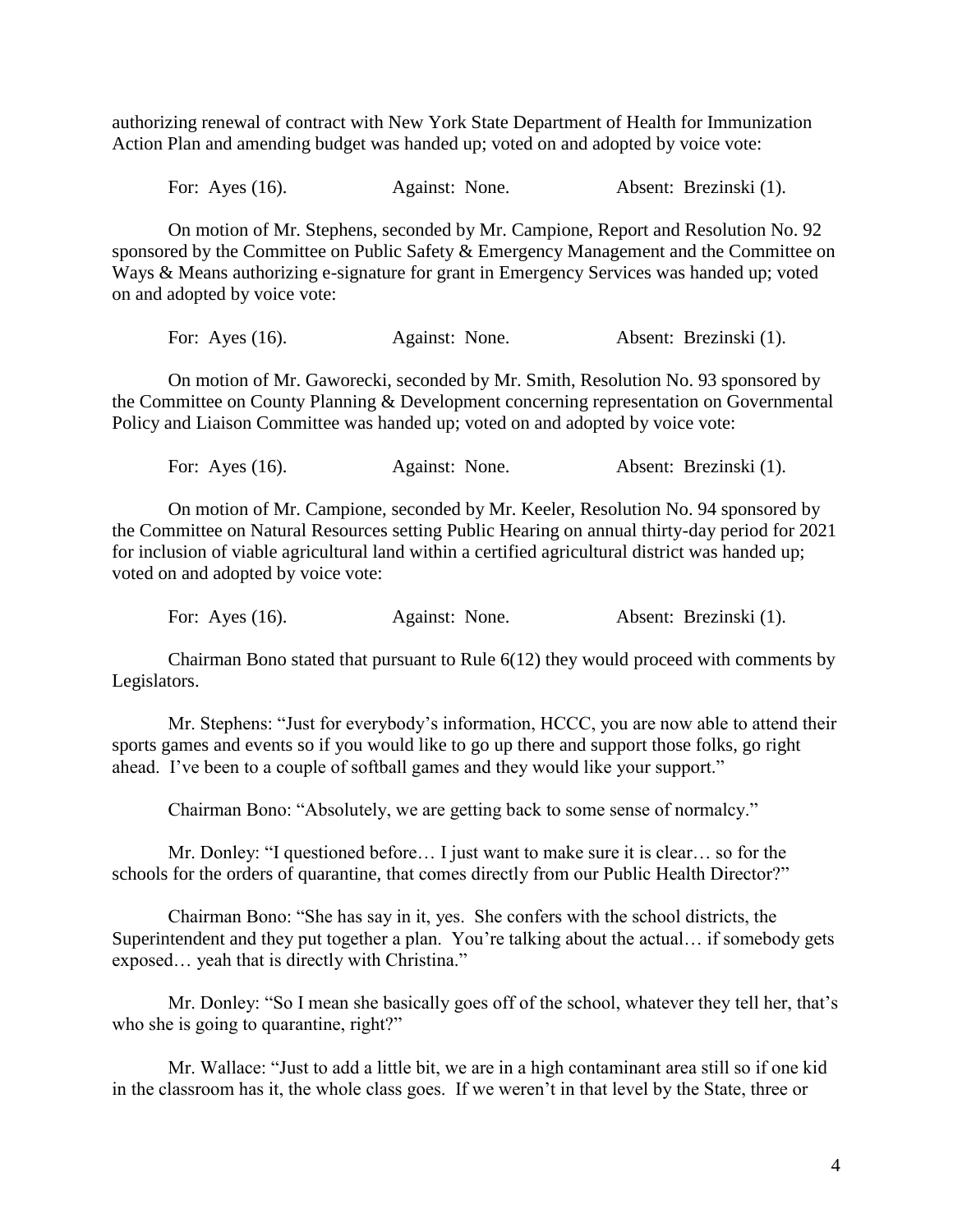four kids would be out. It is a State decision that Christina is going by with the schools but it is really a State decision. I was shocked a couple of weeks ago when we were down to two, zero, ten, and we were still at that higher level. That makes a huge difference, if you're putting three or four kids on precautionary quarantine versus twenty kids. If that is your question."

Mr. Donley: "Well yeah it basically is because they were told that the County had direct control over it and that. I said we follow State guidelines but… I explained to them that probably whatever the school reports to them, they have to go by that too… if the gym coach was positive and he was passing out pads, does everyone need to be quarantined? Well if they tell them everybody that was there, they are going to quarantine them."

Chairman Bono: "There are different scenarios too… big classrooms, small classrooms, different age groups…"

Mr. Ackerman: "I think the problem, and I could be wrong, is different Counties next to us are doing different things than we are. I don't know if they're not following State regulations or if we're just being cautious, I don't know but there is a difference and we are getting calls. I have gotten two now regarding this topic. I reached out to you and I reached out to Jim but there are schools doing something different in different counties that have a higher number percentage-wise. Again, I don't know where that falls, I'm not throwing stones at them or us, but I think we have to get some clarification because we are starting to get calls."

Chairman Bono: "The way I understand it is the State puts out a basic set of guidelines, we have to go by at least those guidelines. We can make them more restrictive if we choose to as a County but we pretty much have gone by the State guidelines. Now if the school district wants to be more restrictive, they certainly can be. But we have pretty much followed the State guidelines."

Mr. Ackerman: "So the question would be: what are the State guidelines? Just so we know. Right now I am being told that Oneida County and Madison are doing if I test positive, front back and side to side are out of the classroom. Herkimer County, and I'm not saying it's true, that is just what they're telling me on the telephone, is that we are taking the whole class out. I don't know that to be true, I am just passing along the information. I wouldn't mind some feedback just so I could pass it back along."

Chairman Bono: "I know we are going by the book and I think that is the answer you give people. What other Counties do, is their business. I just care that we go by the book."

Mr. Ackerman: "I just want to make sure that is what we are doing, is all."

Mr. Wallace: "We can verify that Kurt, what the term is of that high contamination."

Mr. Donley: "If someone tests positive in an office, the quarantine time, who sets that?"

Chairman Bono: "That's an individual… are you talking about the business itself?"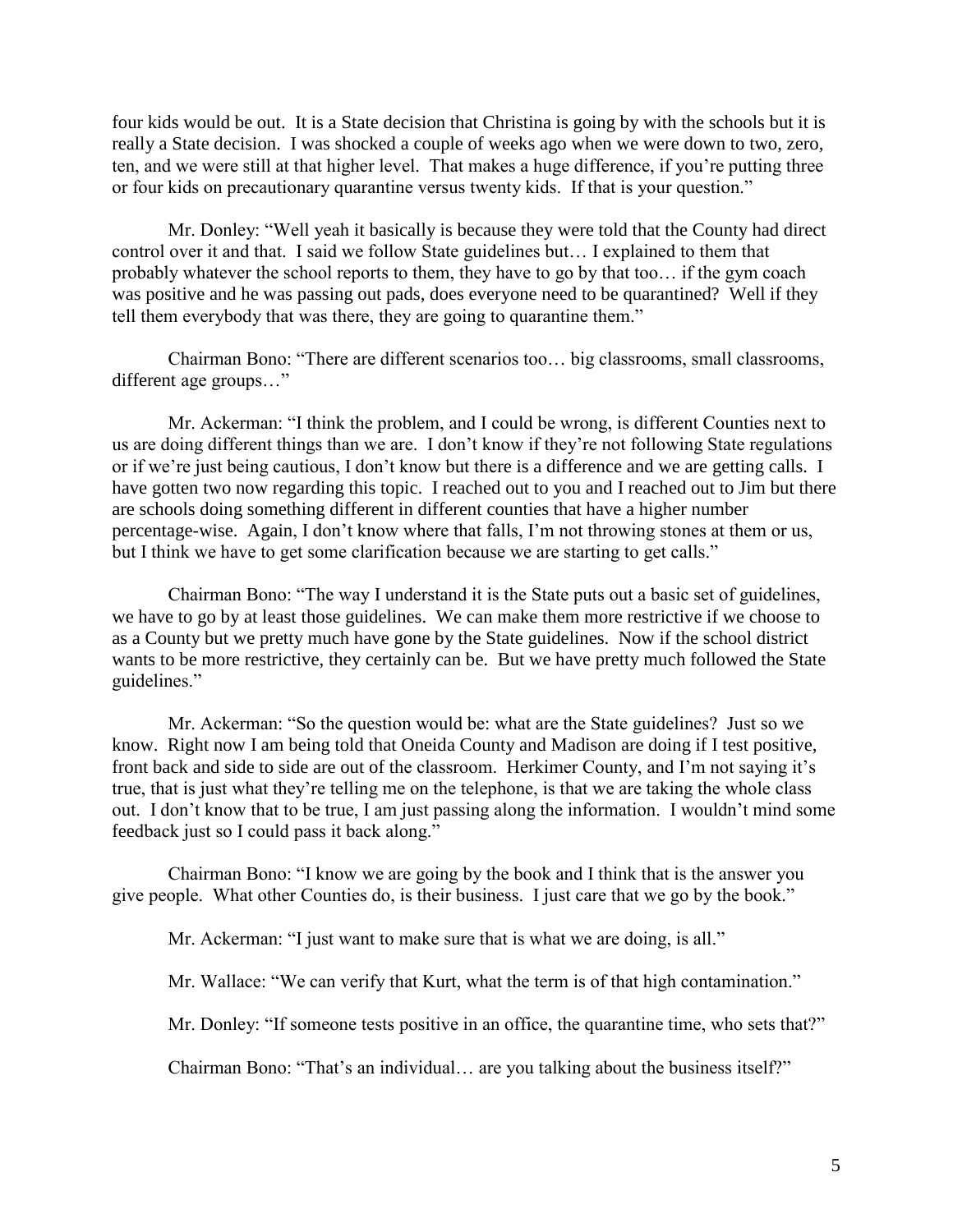Mr. Donley: "Right."

Chairman Bono: "Again there are a lot of factors. Is the person vaccinated, not vaccinated, what was the distance? There is all of those things."

Mr. Donley: "Right and I think if they're essential employees their quarantine time could be different. Let's say a Correction Officer as opposed to an office worker?"

 Chairman Bono: "I would have them call the health department and ask for guidance. They want you to call them, they will give the answer. There are just so many different scenarios and I can't give you an answer."

Mr. Donley: "I can't argue about anything because the rules are all different and they change the goal posts all of the time, so I mean there's not really…"

Chairman Bono: "I would call the health department and they can set you straight."

Mr. Ackerman: "I think it has to start in the school districts, let them argue with their school, let them talk to her and whoever in the State and they will figure it out."

Chairman Bono: "I have gotten a few calls on it myself. I don't think you are going to see any changes. There are only two months left in school. My personal opinion is they are just going to let it play out for the two months and just be real safe about it."

Mr. Ackerman: "The impact is the kids that play sports their senior year and have been out of several games, some have missed the whole season because they keep quarantining this classroom and that is where the frustration is."

Chairman Bono: "Understand. Anyone else? I want to thank you all, those that came out today to the opening of the jail. That is behind us now and let's move forward and work on all of the other good things. Mr. Piseck do you want to say anything or is it too early to say anything?"

John Piseck: "Just that we are moving ahead. We are very excited to at least have a… pretty close to making a decision on that site. They were at a meeting last night, we're all talking about Amazon right now. I just had a lunch meeting with them, a phone lunch meeting, and things are moving ahead. We are very excited about that as well as everything else that is going on in Schuyler. What do we have over there Mr. Bono, five projects?"

Chairman Bono: "Five and maybe others."

John Piseck: "A lot of good things coming."

Chairman Bono: "Thanks John."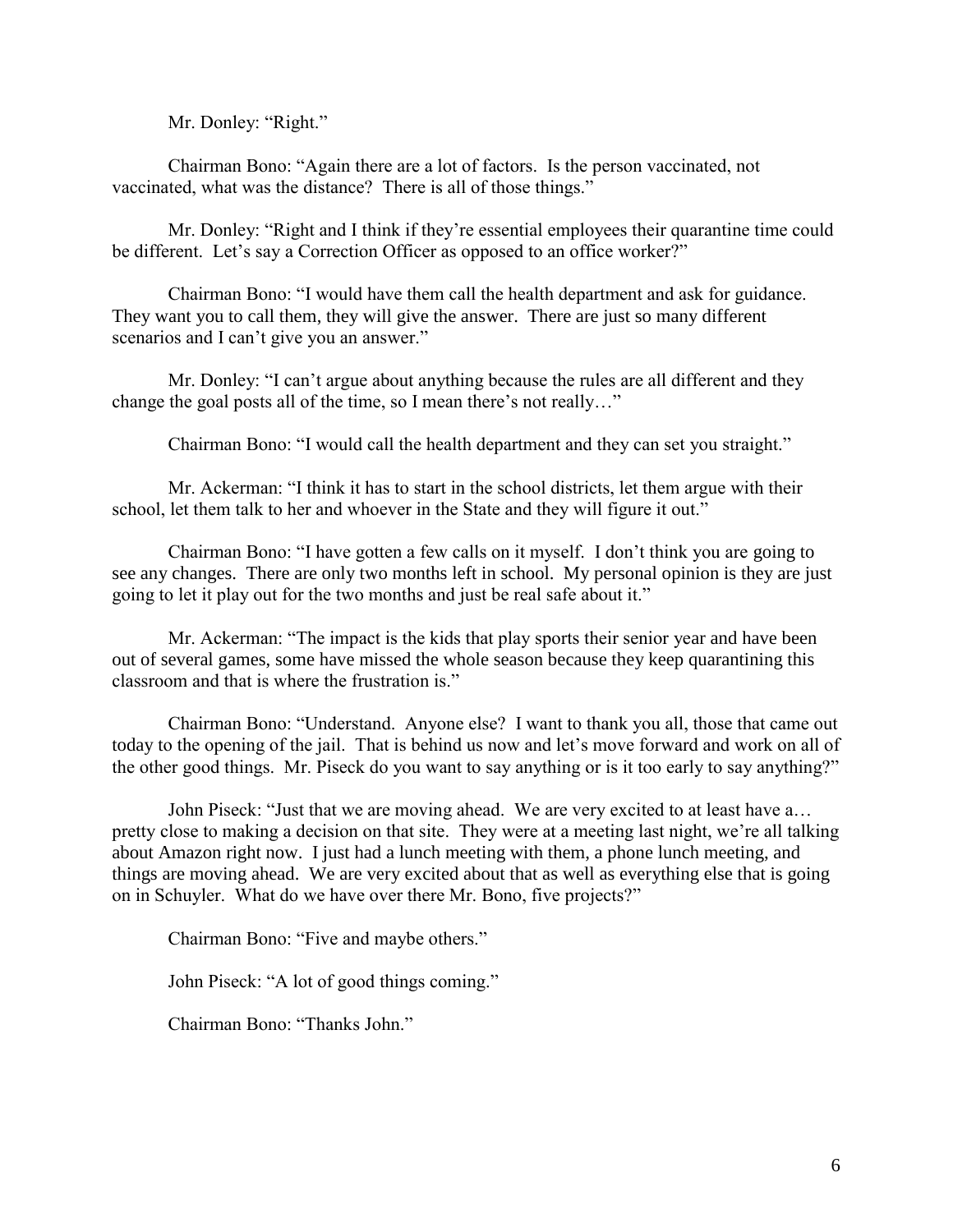At 2:13 p.m. on motion of Mr. Manno, seconded by Mr. Stephens, the Legislature adjourned to Wednesday, April 28, 2021 at 7:00 p.m. with a Public Hearing on Open Enrollment for the Agricultural District at 6:45 p.m.

Brittney R. Viscomi, Clerk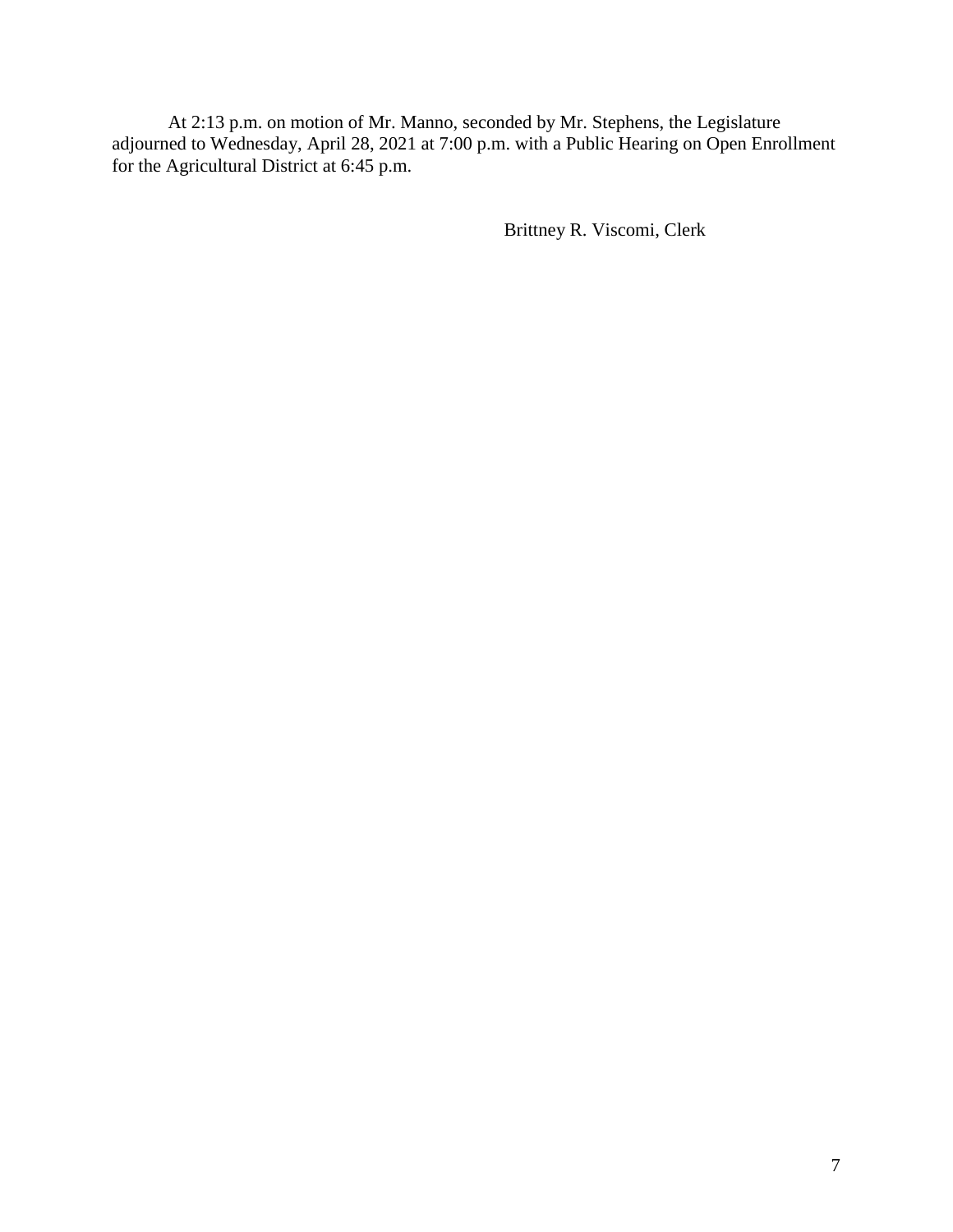

# **REPORT AND RESOLUTION ADOPTING ANNUAL REPORT OF HERKIMER COUNTY MENTAL HEALTH SERVICES**

## **Sponsored by: Committee on Human Resources**

WHEREAS, your Committee on Human Resources, to which was referred the 2020 Annual Report of the Herkimer County Mental Health Services Department, respectfully reports that we have examined the same, recommend the adoption of said report, and offer the following Resolution:

RESOLVED, that the 2020 Annual Report of the Herkimer County Mental Health Services Department be approved and placed on file with the Herkimer County Legislature for the year 2020.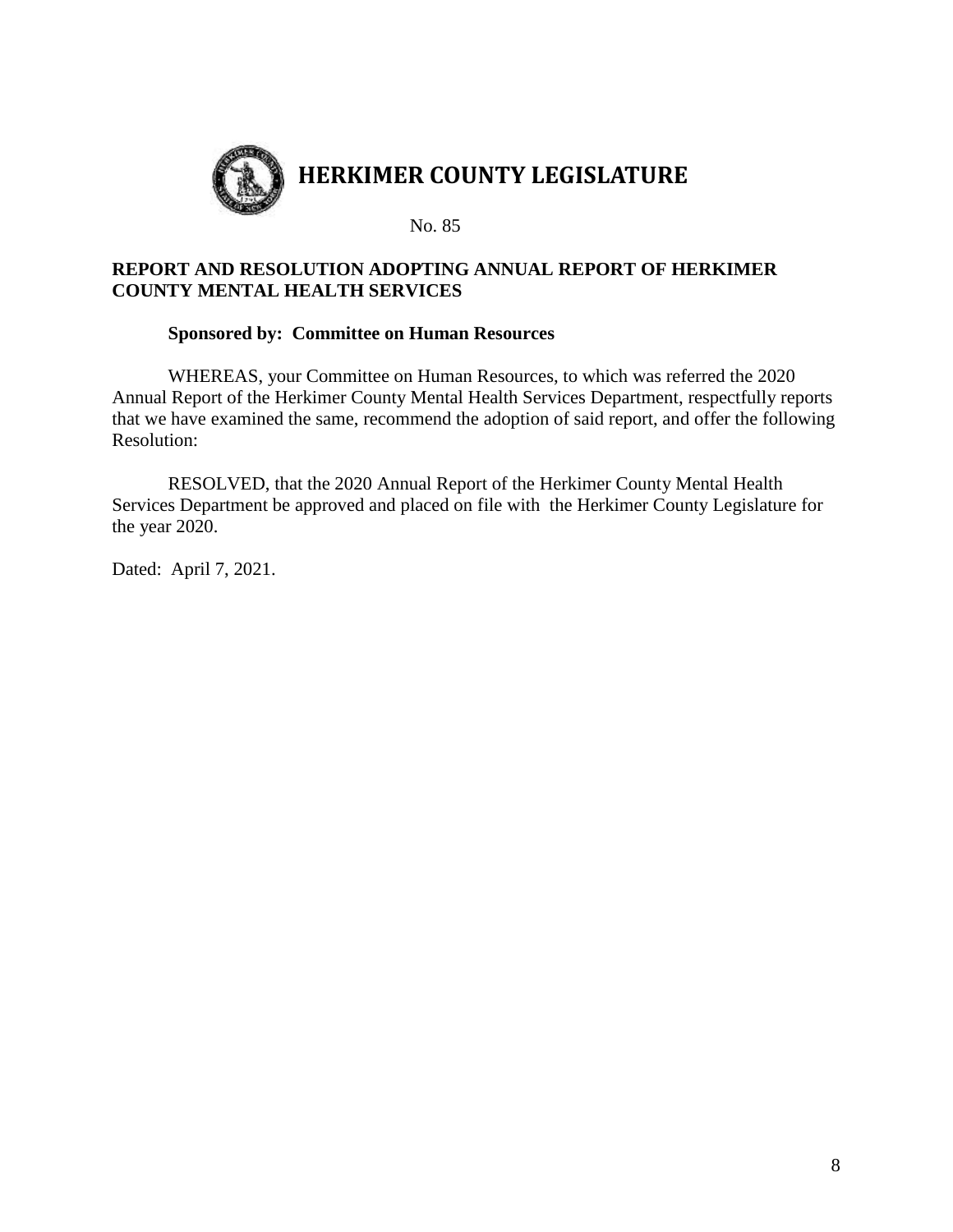

## **REPORT AND RESOLUTION AUTHORIZING REIMBURSEMENT FOR PROFESSIONAL LIABILITY INSURANCE TO MENTAL HEALTH CONSULTANT**

## **Sponsored by: Committee on Human Resources Committee on Ways and Means**

WHEREAS, Dr. Vinay Patil is a psychiatrist under contract to provide services to Herkimer County Mental Health Services; and

WHEREAS, by letter dated March 11, 2021, Kristen Snyder-Branner, Director of Community Services, has requested that Dr. Patil be reimbursed for a sum not to exceed \$1,500 annually for professional liability insurance in connection with special psychiatric services provided to inmates at the Herkimer County Correctional Facility; and

WHEREAS, your Committees have taken this matter under consideration and recommend said reimbursement; now, therefore, be it

RESOLVED, that Dr. Vinay Patil, be and he hereby is, authorized to receive reimbursement, upon receipt of proper documentation for a sum not to exceed \$1,500 annually for professional liability insurance associated with special psychiatric services provided to inmates at the Herkimer County Correctional Facility; and, be it further

RESOLVED, that certified copies of this Resolution be forwarded to the Herkimer County Treasurer, Auditor, Budget Officer, and Director of Community Services.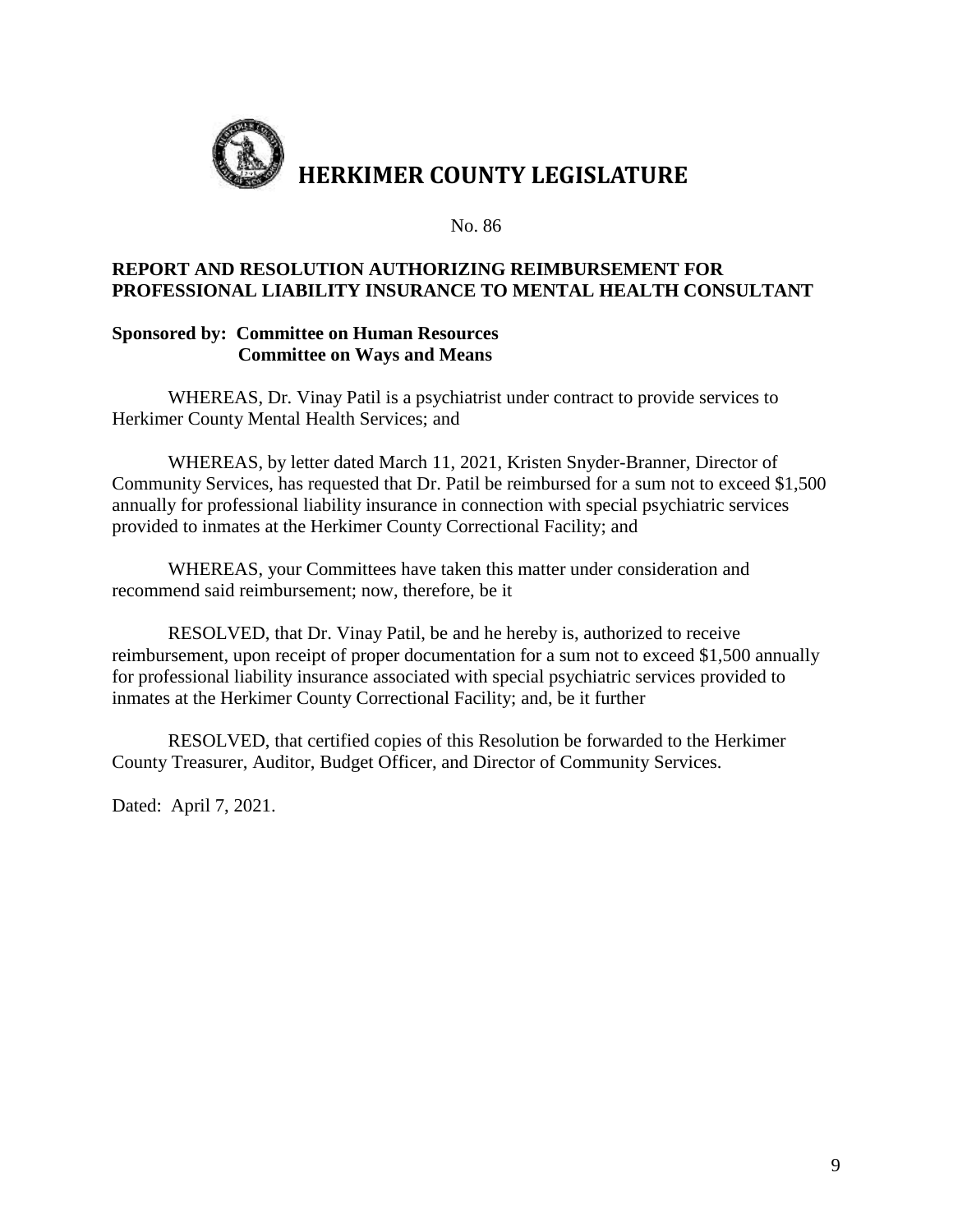

# **REPORT AND RESOLUTION AMENDING BUDGET IN CONNECTION WITH INCREASED FUNDING FOR TRADE ADJUSTMENT ASSISTANCE**

#### **Sponsored by: Committee on Ways and Means**

WHEREAS, by letter dated March 15, 2021 from the Budget Officer/Purchasing Agent, this Legislature is advised that it is necessary to amend the 2021 Budget to accommodate for increased funding for Trade Adjustment Assistance; now, therefore, be it

RESOLVED, that the 2021 Herkimer County Budget is hereby amended as follows:

| Revenue Account:                       |       |             |
|----------------------------------------|-------|-------------|
| CD6295.4797, ET10-19, Trade Adjustment | From: | \$165,000   |
|                                        | To:   | \$1,065,000 |
| <b>Expense Account:</b>                |       |             |
| CD6295.46000-683, ET10-19, CRT         | From: | \$100,000   |
|                                        | To:   | \$1,000,000 |

and, be it further

RESOLVED, that certified copies of this Resolution be forwarded to the Herkimer County Treasurer, Auditor, Budget Officer, and Director of Employment & Training.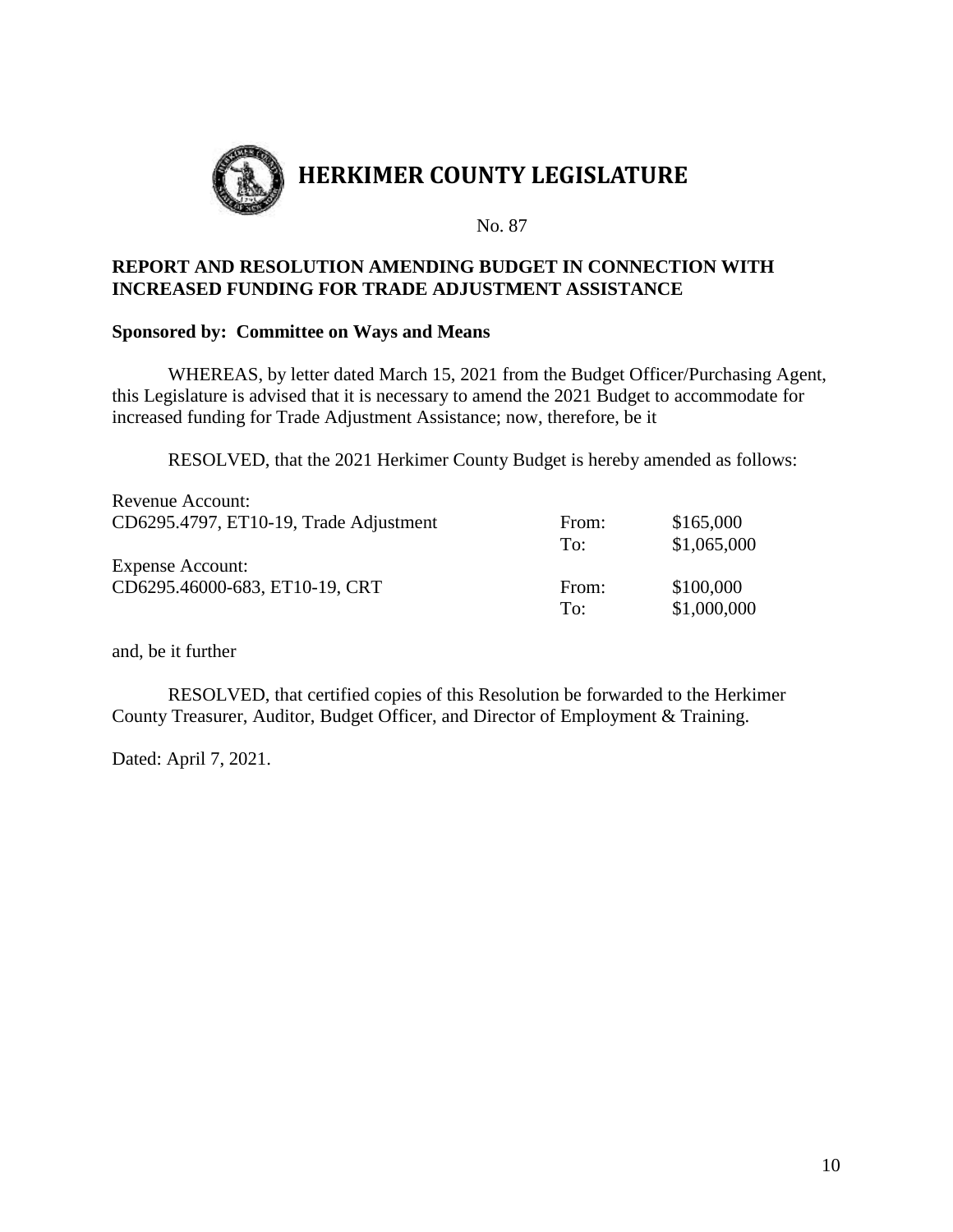

# **HERKIMER COUNTY LEGISLATURE**

No. 88

### **REPORT AND RESOLUTION ACCEPTING GRANT, CREATING PROJECT, AND AMENDING BUDGET IN CONNECTION WITH RECEIPT OF STOP-DWI FUNDING**

#### **Sponsored by: Committee on Public Safety/Emergency Management Committee on Ways and Means**

WHEREAS, by letter dated March 5, 2021, from Michael L. Edwards, STOP-DWI Coordinator, he has requested this Legislature accept funding from the New York State Highway Safety Program Grant (DWI Crackdown) in the amount of \$11,000 for the period of October 1, 2020 through September 30, 2021, as a pass through funding stream administered by the County; and

WHEREAS, by letter dated March 15, 2021 from Sheri A. Ferdula, Budget Officer/Purchasing Agent, this Legislature is advised that it is necessary to amend the Herkimer County Budget for 2021 and creation of a project number in connection with the receipt of said funding; now, therefore, be it

RESOLVED, that the 2021 Herkimer County Budget is hereby amended as follows:

| Revenue: | A3315A.4389G, Impaired Driving Det., DWI<br>Crackdown, Project SD02-8       | From: \$0        | To: $$11,000$ |
|----------|-----------------------------------------------------------------------------|------------------|---------------|
| Expense: | A3315A.44000, Impaired Driving Det.,<br>Contracted Services, Project SD02-8 | From: \$0<br>To: | \$11,000      |

and, be it further

RESOLVED, that certified copies of this Resolution be forwarded to the Herkimer County Treasurer, Auditor, Budget Officer, and STOP-DWI Coordinator.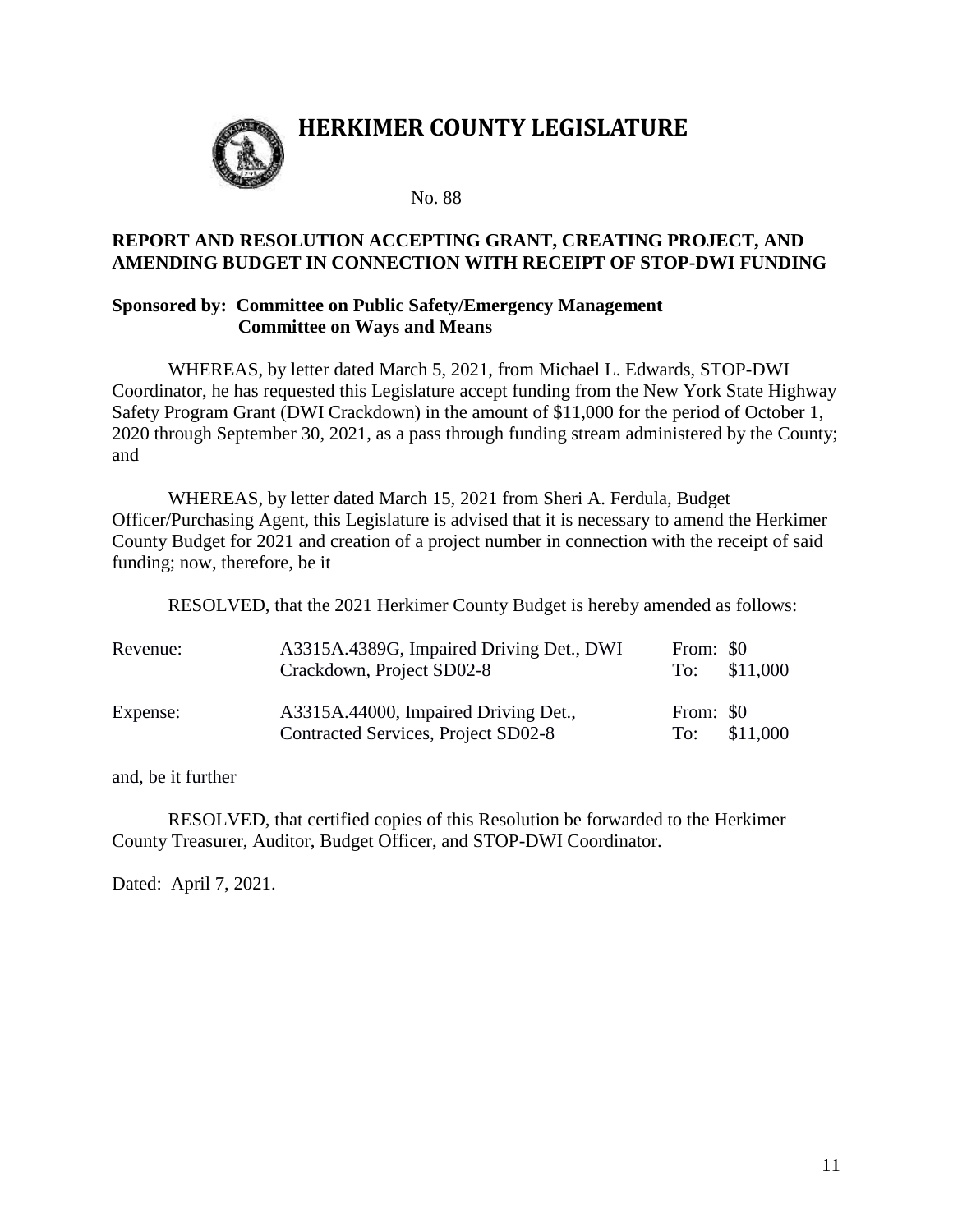

# **REPORT AND RESOLUTION AUTHORIZING PURCHASE AND TRANSFERRING FUNDS IN DEPARTMENT OF SOCIAL SERVICES**

### **Sponsored by: Committee on Human Resources Committee on Ways and Means**

WHEREAS, by letter dated March 19, 2021, from Timothy Seymour, Commissioner of Social Services, he has requested that this Legislature authorize the purchase of 25 Lenovo laptop computers; and

WHEREAS, by letter dated March 19, 2021, Sheri A. Ferdula, Budget Officer/Purchasing Agent has requested a transfer of funds to accommodate the purchase as follows:

| \$18,338 |     | From: A6010.10000-001, DSS, Salaries |
|----------|-----|--------------------------------------|
|          | To: | A6010.22000, DSS, Computer Equipment |

now, therefore, be it

RESOLVED, that the above described purchase and transfer of funds is approved; and, be it further

RESOLVED, that certified copies of this Resolution be forwarded to the Herkimer County Treasurer, Auditor, Budget Officer, and Commissioner of Social Services.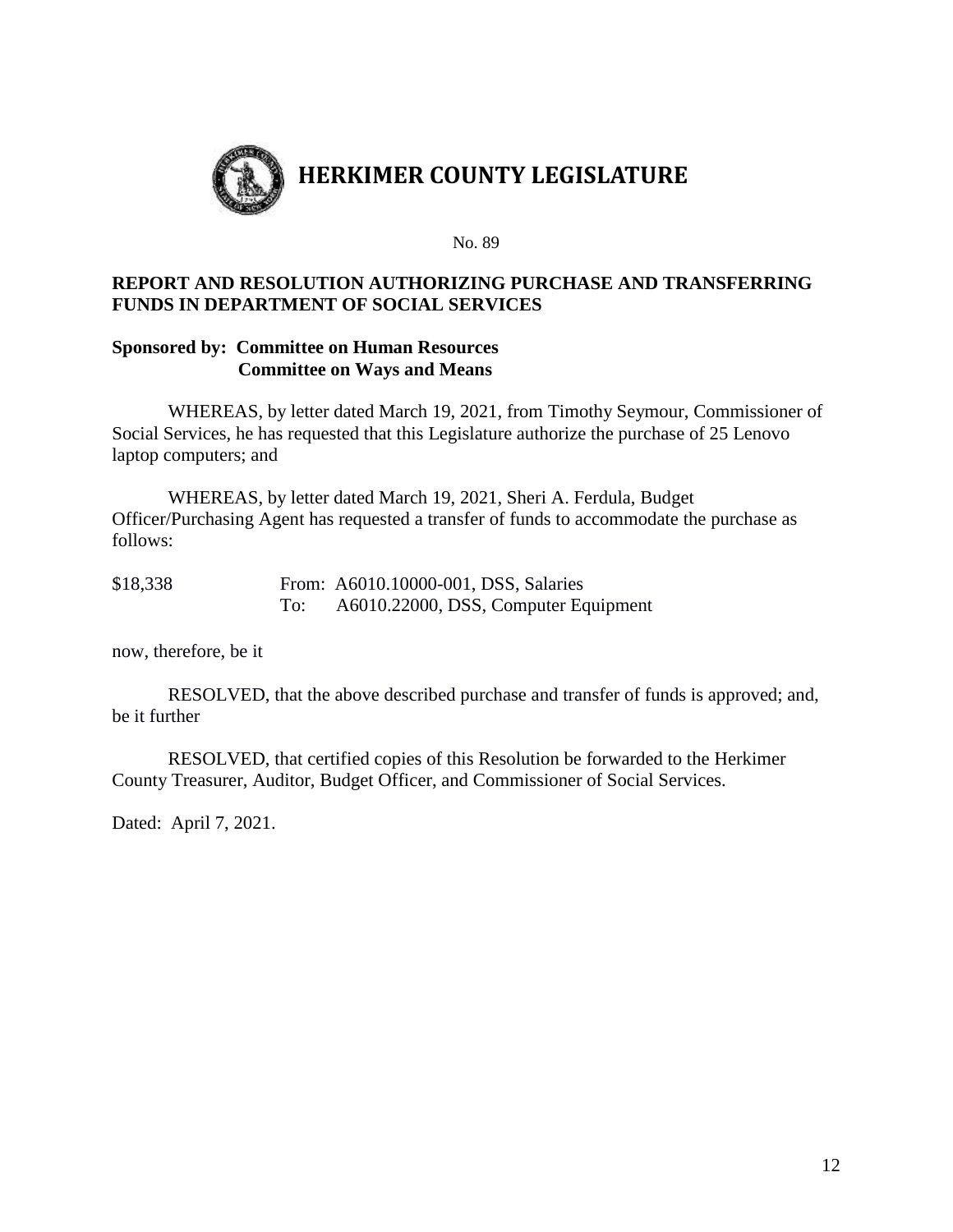

## **REPORT AND RESOLUTION ACCEPTING FUNDING AND RENEWING AN AGREEMENT IN CONNECTION WITH SAFE HARBOUR GRANT FOR HERKIMER COUNTY DEPARTMENT OF SOCIAL SERVICES**

### **Sponsored by: Committee on Human Resources Committee on Ways and Means**

WHEREAS, Resolution No. 355 adopted December 11, 2019, authorized the Department of Social Services to apply for and claim Safe Harbour funding in the amount of \$51,000 from NYS Office of Children and Family Services; and

WHEREAS, by letter dated March 16, 2021, Timothy Seymour, Commissioner of Social Services, has requested to accept funding in the amount of \$40,000 for the 2021 calendar year and authorize the Chairman to renew an agreement with Catholic Charities of Herkimer County, 61 West Street, Ilion, NY 13357 to continue the role of Safe Harbor Facilitator in Herkimer County, at a cost not to exceed the \$40,000 awarded for the Herkimer County Safe Harbour funding for the year 2021; now, therefore, be it

RESOLVED, that the Chairman of the Legislature is hereby authorized to execute an agreement with Catholic Charities of Herkimer County, in the amount of \$40,000 to provide services under a Safe Harbour Grant for the Herkimer County Department of Social Services, with said agreement to be subject to the approval of the Herkimer County Attorney; and, be it further

RESOLVED, that said agreement shall continue so long as 100% funding is available from the New York State Office of Children and Family Services; and, be it further

RESOLVED, that certified copies of this Resolution be forwarded to the Herkimer County Treasurer, Auditor, Budget Officer, Commissioner of Social Services and Catholic Charities of Herkimer County.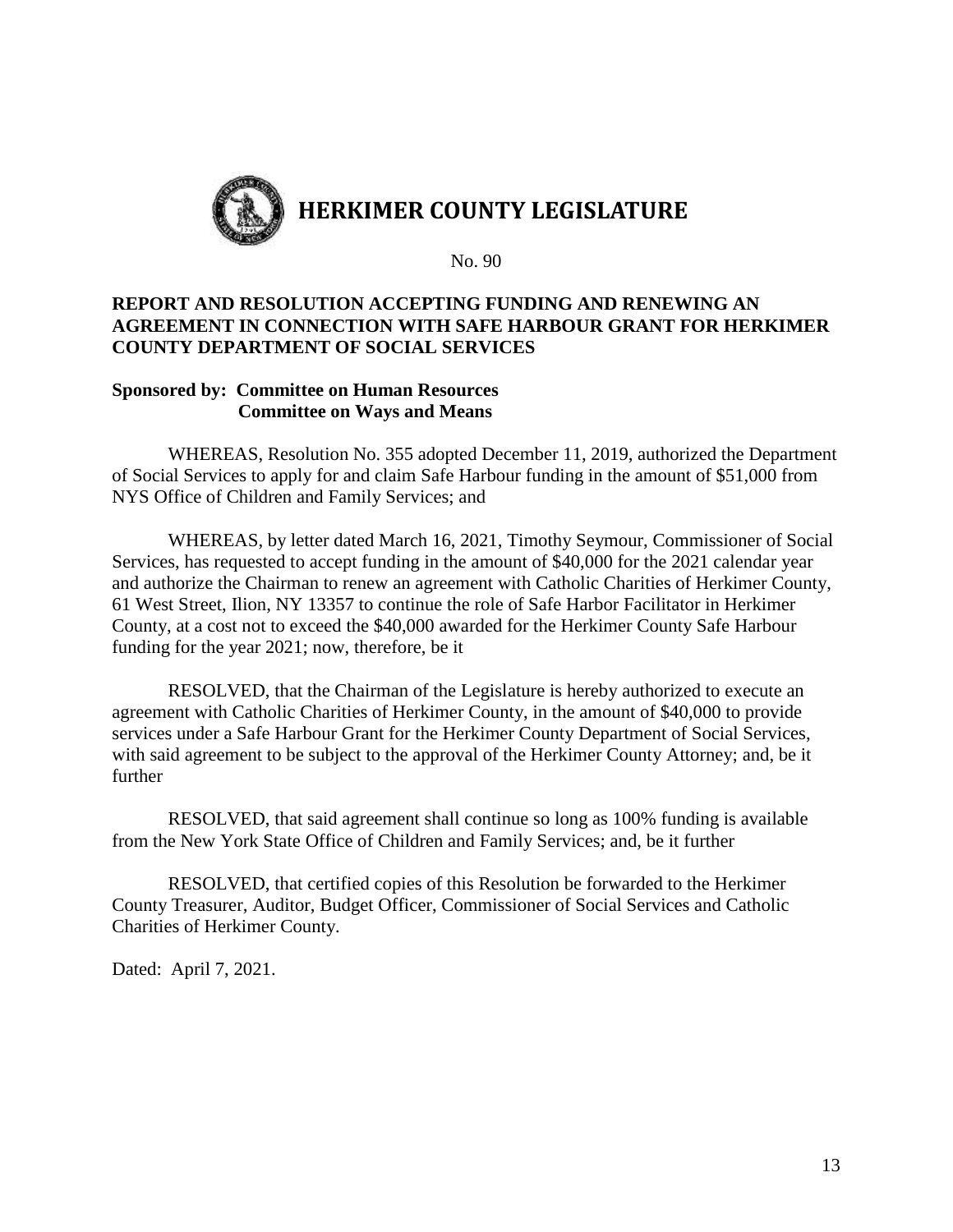

# **REPORT AND RESOLUTION AUTHORIZING RENEWAL OF CONTRACT WITH NEW YORK STATE DEPARTMENT OF HEALTH FOR IMMUNIZATION ACTION PLAN AND AMENDING BUDGET**

### **Sponsored by: Committee on Human Resources Committee on Ways and Means**

WHEREAS, by communication dated March 11, 2021, Christina Cain, Director of Public Health, has advised that the New York State Department of Health has forwarded a contract for renewal of the grant agreement for the Immunization Action Plan for the period from April 1, 2021 through March 31, 2022, with the contract amount being \$31,307.00; and

WHEREAS, by letter dated March 15, 2021 from Sheri Ferdula, Budget Officer, this Legislature is advised of a request to amend the 2021 Budget in connection with the receipt of the amount of \$31,307.00 under said grant; now, therefore, be it

RESOLVED, that the 2021 Herkimer County Budget is hereby amended as follows:

| Revenue Account:        | A4189A-4489A-PH06-18     | From: | \$0      |
|-------------------------|--------------------------|-------|----------|
|                         |                          | To:   | \$31,307 |
| <b>Expense Account:</b> | A4189A-10000-001 PH06-18 | From: | \$0      |
|                         |                          | To:   | \$21,575 |
|                         | A4189A-41000-PH06-18     | From: | \$0      |
|                         |                          | To:   | \$1,150  |
|                         | A4189A-44000-521-PH06-18 | From: | \$0      |
|                         |                          | To:   | \$2,000  |
|                         | A4189A-46100-PH06-18     | From: | \$0      |
|                         |                          | To:   | \$350    |
|                         | A4189A-81000-PH06-18     | From: | \$0      |
|                         |                          | To:   | \$3,116  |
|                         | A4189A-86000-PH06-18     | From: | \$0      |
|                         |                          | To:   | \$3,116  |

and, be it further

RESOLVED, that the Chairman of this Legislature is hereby authorized to e-sign a renewal of the contract between the County of Herkimer and the New York State Department of Health to receive \$31,307.00 in funding for the Immunization Action Plan for the period April 1, 2021 through March 31, 2021; and, be it further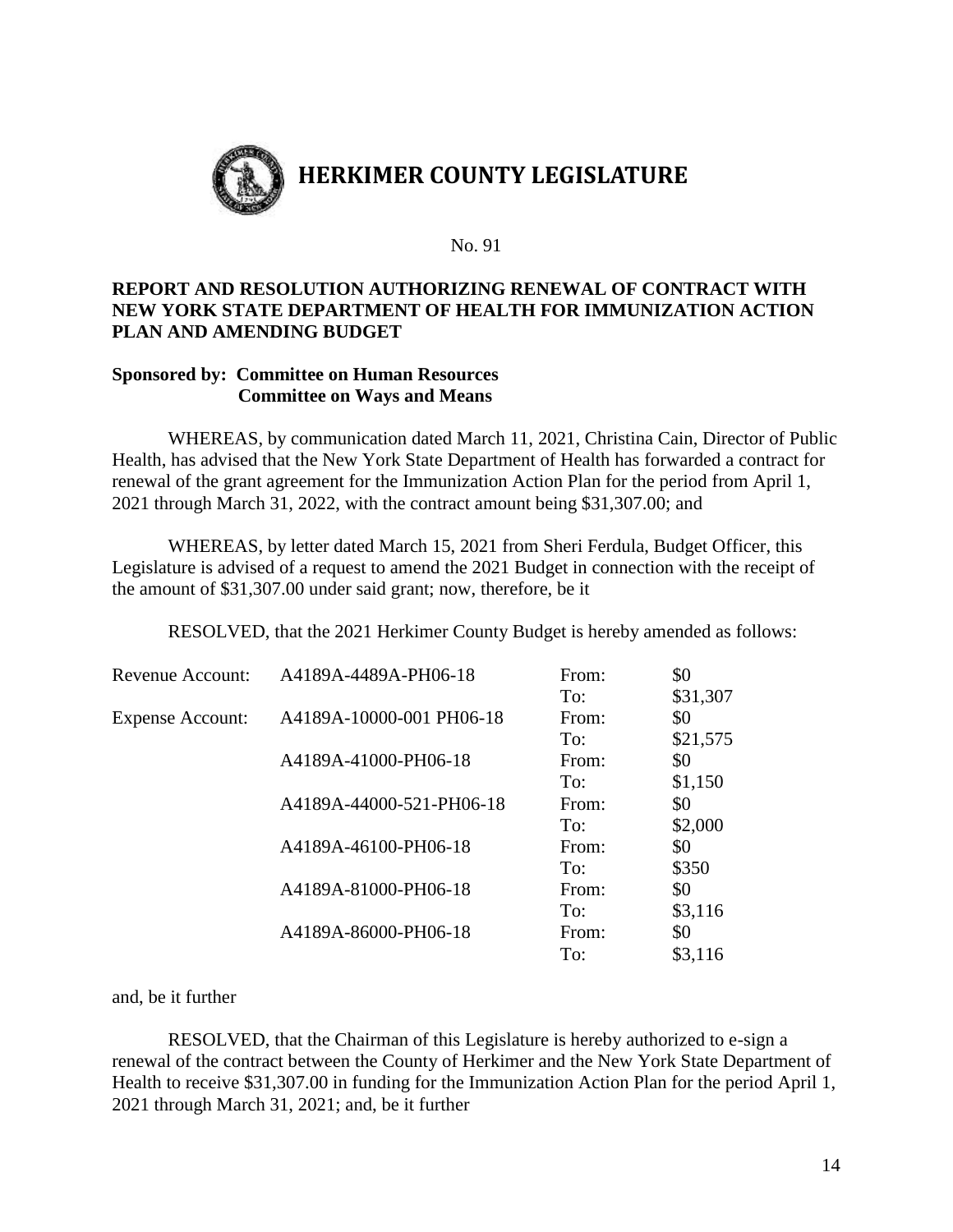RESOLVED, that certified copies of this Resolution be forwarded to the Herkimer County Treasurer, Auditor, Budget Officer, and Director of Public Health.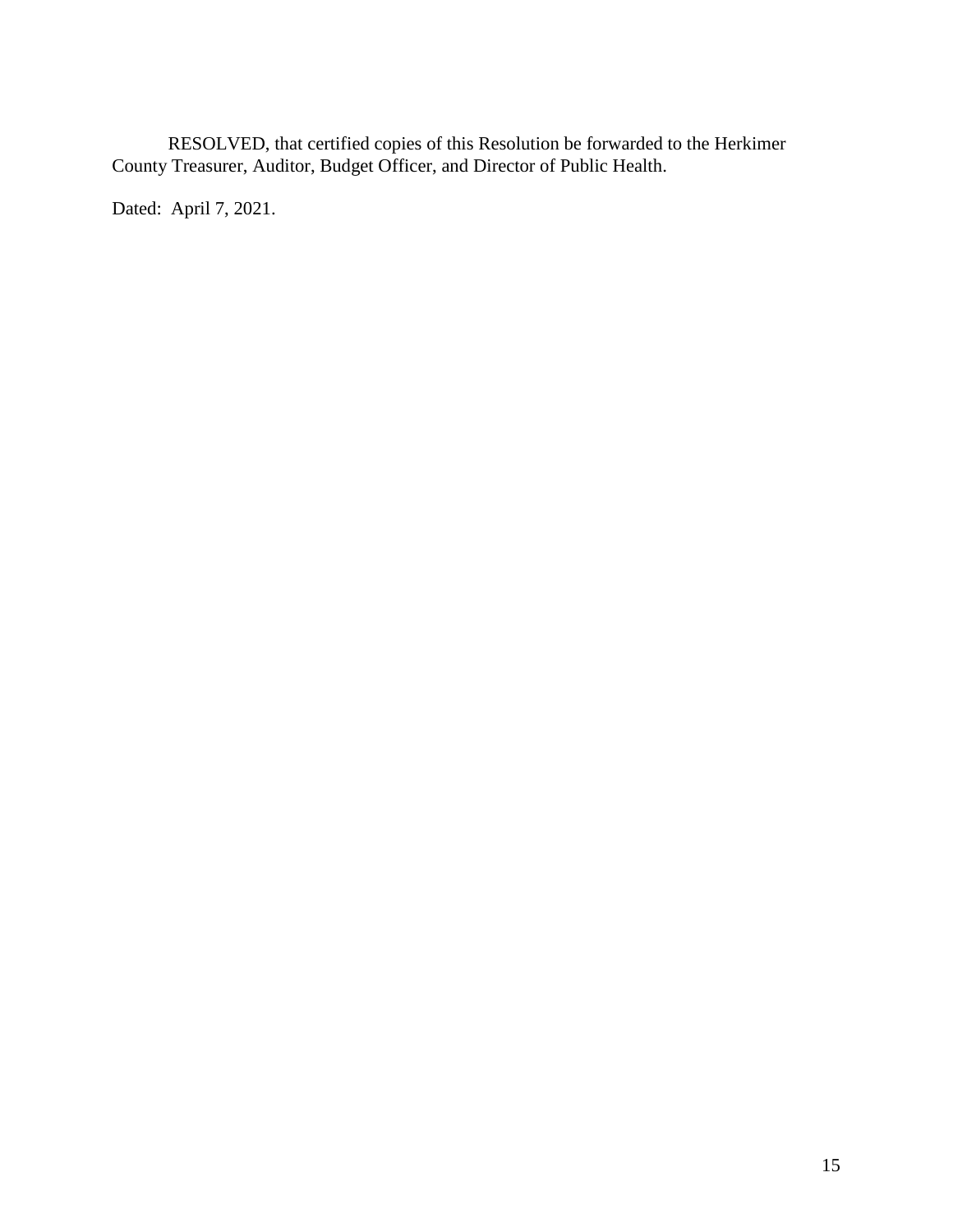

# **HERKIMER COUNTY LEGISLATURE**

No. 92

## **REPORT AND RESOLUTION AUTHORIZING E-SIGNATURE FOR GRANT IN EMERGENCY SERVICES**

#### **Sponsored by: Committee on Public Safety/Emergency Management Committee on Ways & Means**

WHEREAS, by letter dated March 11, 2021, from John J. Raymond, Director of Emergency Services, he has requested the approval/e-signature of their 2018 State Homeland Security Program Grant (SHSP), to reallocate the remaining funds to spend down the grant; and

WHEREAS, by letter dated March 15, 2021, Sheri A. Ferdula, Budget Officer/Purchasing Agent has requested a transfer of funds in the 2021 Budget as follows:

| \$2,950 | From: A3020A.44000, Em. Mgt, HSG, Contracted Services        |
|---------|--------------------------------------------------------------|
|         | Project EM02-12                                              |
|         | A3020A.25000, Em. Mgt., HSG, Other Equipment, Proj. EM02-12. |

now, therefore, be it

RESOLVED, that the above described transfer of funds is approved; and, be it further

RESOLVED, that the Chairman of this Legislature is hereby authorized to e-sign the grant on behalf of the County of Herkimer for the 2018 State Homeland Security Program Grant; and, be it further

RESOLVED, that certified copies of this Resolution be forwarded to the Herkimer County Treasurer, Auditor, Budget Officer, and Director of Emergency Services.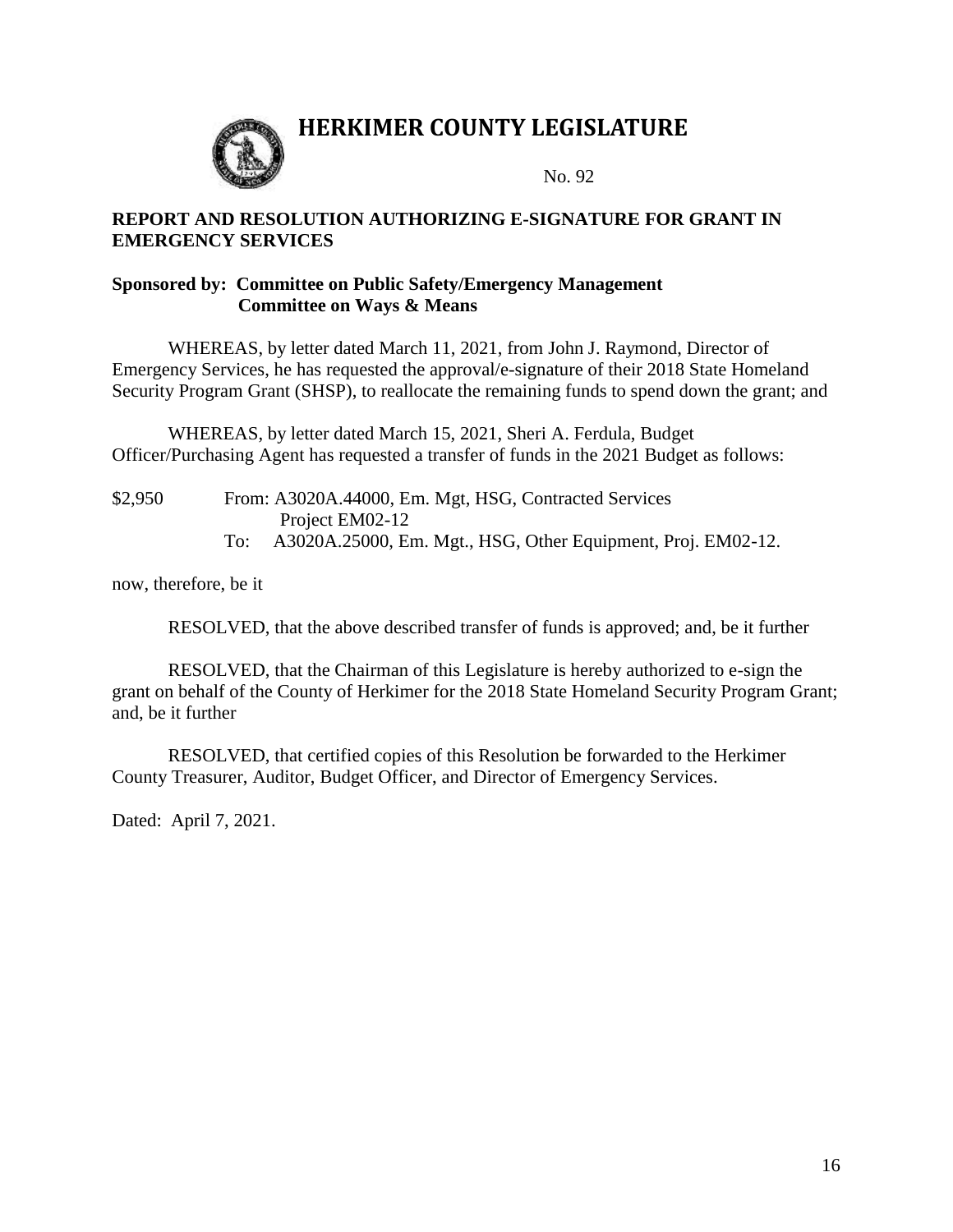

# **REPORT AND RESOLUTION CONCERNING REPRESENTATION ON GOVERNMENTAL POLICY AND LIAISON COMMITTEE**

# **Sponsored by: Committee on County Planning & Development**

WHEREAS, the Governmental Policy and Liaison Committee provides a regional perspective to the development process in Herkimer and Oneida Counties; and

WHEREAS, the State Accountable, Flexible, Efficient Transportation Equity Act: A Legacy for Users (SAFETEA-LU) and Federal guidelines encourage representation by elected officials as well as transportation agencies including highway and transit; and

WHEREAS, key county level officials and principal transportation agencies play a significant role in developing regional strategies; and

WHEREAS, by letter dated March 15, 2021 from James J. Genovese, III, Secretary, this Legislature is advised that the Governmental Policy and Liaison Committee, at its February 23, 2021 meeting, passed a resolution recommending that the Director of the Herkimer County Industrial Development Agency and the Director of Economic Development for Oneida County be added as voting members of the Governmental Policy and Liaison Committee; now, therefore, be it

RESOLVED, that the Herkimer County Legislature Resolution No. 93 for the year 1973, as amended by Resolution No. 285 for the year 1978, Resolution No. 184 for the year 1993, Resolution No. 23 for the year 2006, and Resolution No. 181 of the year 2006, be further amended to add the Director of the Herkimer County Industrial Development Agency and the Director of Economic Development for Oneida County as voting members of the Governmental Policy and Liaison Committee; and, be it further

RESOLVED, that a certified copy of this Resolution be forwarded to the Herkimer-Oneida Counties Comprehensive Planning Program.